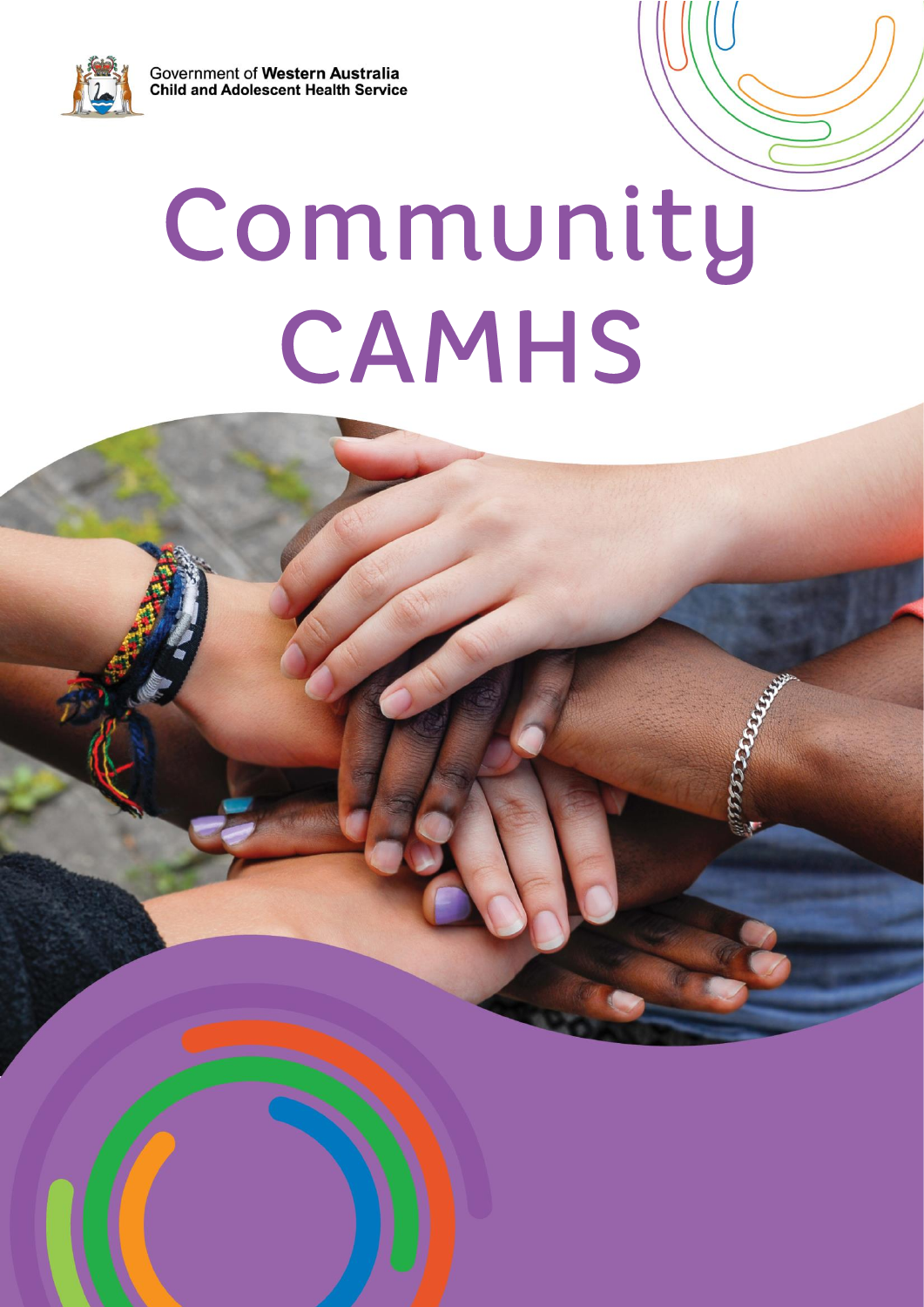# **About Community CAMHS**

The Child and Adolescent Mental Health Service (CAMHS) provides mental health support, advice and treatment for children, young people and their families.

CAMHS offers services across the Perth metro area and at Perth Children's Hospital. What services a child receives and where these services are depends on how old the child is and what they need.

Our **Community CAMHS clinics** provide assessment, case coordination and multidisciplinary treatment services for children and young people who are experiencing mental health challenges at ten community clinics in Perth.

CAMHS has Aboriginal Mental Health Workers in each team who can provide cultural support to Aboriginal young people and their families. They are available to help engage and connect families to CAMHS during the referral process.

These clinics are open weekdays during business hours. They do not provide mental health crisis response or after-hours services. If you need **urgent mental health** advice or support, please call the **CAMHS Crisis Connect**, 7 days a week, 24 hours a day.

#### Who we see

Community CAMHS works with children and young people up to 18 years of age who have severe, complex and persistent emotional, psychological, behavioural, social and or mental health challenges.

This includes the following conditions:

- emotional disorders of childhood
- major disruptive and behavioural disorders
- severe anxiety disorders including complex trauma
- affective (mood) disorders (such as depression)
- severe relationship difficulties, including attachment disorganisation and disorders
- emerging personality disorders
- psychotic disorders.

If you are thinking about coming to CAMHS, you have probably already visited other services for help with mental health concerns. These other services may not have been able to provide the support or treatment needed.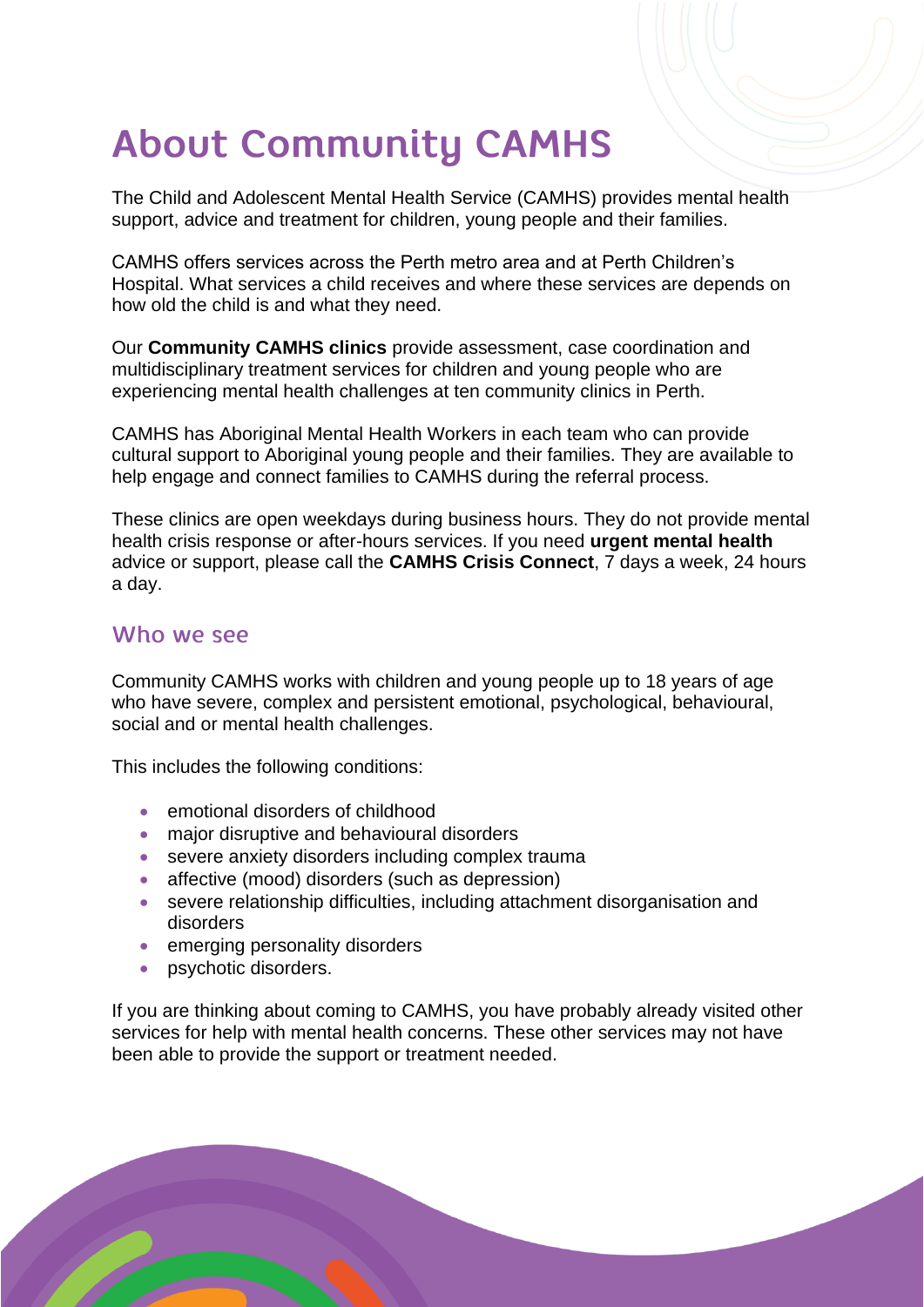You may choose to come to CAMHS because CAMHS can provide a higher level of support or treatment than the other services you have tried. Even if your child's mental health concerns are very severe, complex, or persistent, CAMHS can help.

#### How to be referred

Referrals for children, young people and their families can come from a range of different healthcare professionals, such as:

- your General Practitioner (GP)
- a private therapist or specialist
- other CAMHS services
- school psychologists.

You can contact any Community CAMHS clinic and speak to a designated person who can provide advice and support on referrals and options in your area.

Find out more about referrals on our website – cahs.health.wa.gov.au/CAMHS.



#### What happens once you are referred

Once you are referred to one our Community CAMHS clinics, the clinic will get in contact with you to let you know that they have received a referral for you or your child and you will be asked to book your first appointment with us.

We will send you information about your first appointment, including:

- the date and time of the appointment
- a map of how to get to the clinic
- who you might see at the appointment
- what you might need to bring.

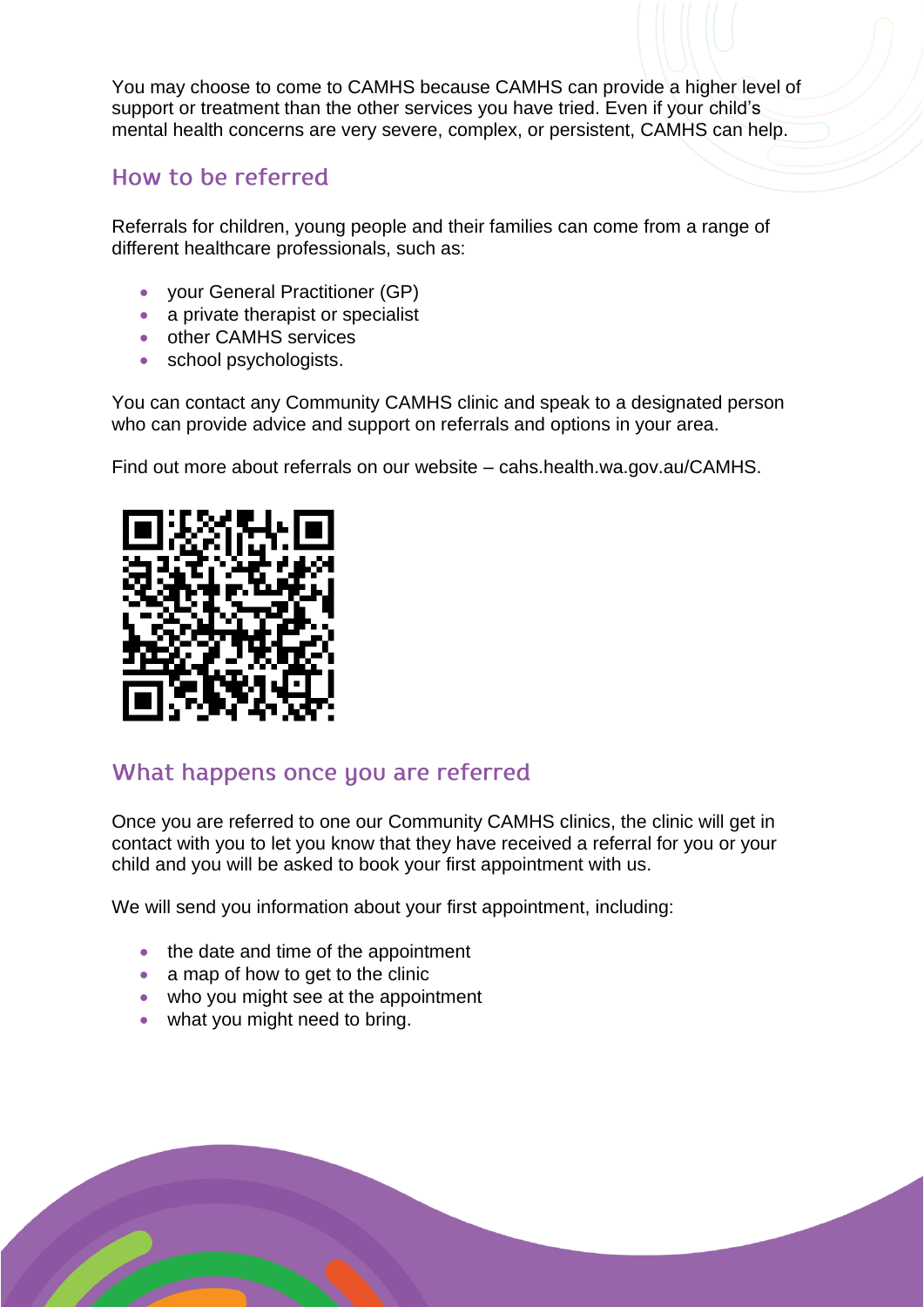## Your first appointment

Your first appointment is called a **CHOICE appointment**.

It usually lasts one to two hours where we will get to understand more about your mental health concerns, what has worked or not worked in the past, who you might be working with now, and what support you feel that you need.

At the CHOICE appointment you might meet a social worker, occupational therapist, psychologist or nurse. All CAMHS clinical staff have professional qualifications and are trained in mental health assessment for children, young people and their families.

At the end of the appointment, we will decide whether you or your child would benefit from support and treatment from our team. If you do decide to continue, we will ask you to choose a suitable day and time for you to come back and see us for another appointment.

If we decide that you do not need to see us, then we will provide you and your referrer with alternative and recommended services that will best meet your needs. A written summary of the appointment and the plan for what happens next will be given to you and your referrer. We will ask you if it's ok for us to send a copy to your GP and other service providers.

# When you will get your first appointment

#### **We try and see all children and young people who are referred to us as soon as possible.**

Children and young people who are at high risk with mental health challenges will be contacted and offered an 'urgent' appointment within a few days of being referred to CAMHS.

You can contact the Community CAMHS clinic you have been referred to for information about how appointments are scheduled at that service.

# For urgent help or advice

If you need urgent mental health support, you can call the **CAMHS Crisis Connect** on 1800 048 636 (7 days a week, 24 hours a day) to discuss your concerns and decide what steps you may need to take.

If the situation is life threatening call 000 or present at any hospital emergency department.